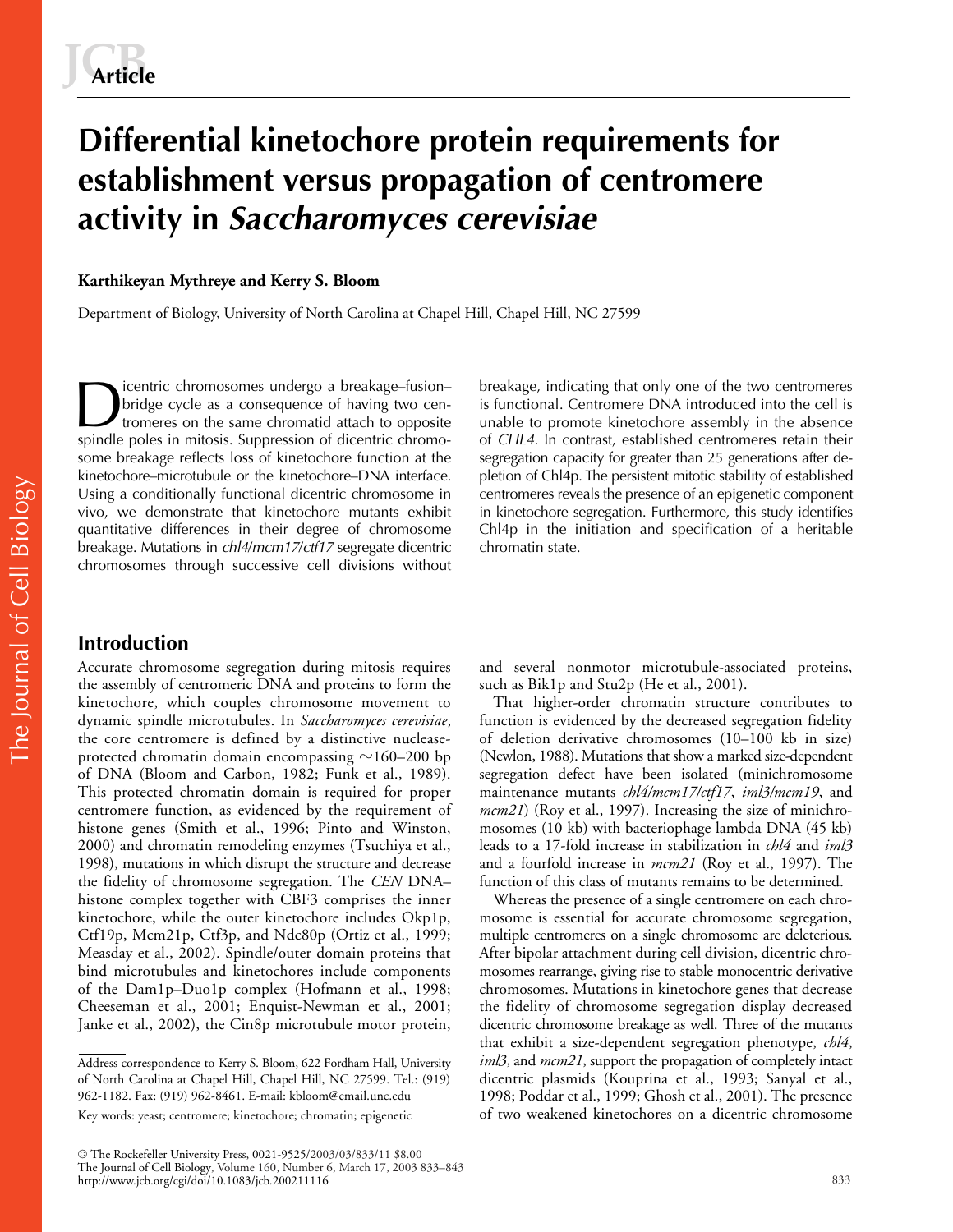may decrease the chance that both centromeres are attached to opposite spindle poles at a given time, thereby suppressing chromosome breakage (Fig. 1 B). Alternatively, dicentric chromosomes with one functional and one dysfunctional centromere might behave like a monocentric (Fig. 1 C). The complete suppression of dicentric plasmid breakage could be indicative of two functionally distinct kinetochores in these *mcm* mutants (Fig. 1 C).

Differential centromeric states have been reported in a number of organisms (Ault and Lyttle, 1988; Steiner and Clarke, 1994). Minichromosomes carrying only a fraction of the *Schizosaccharomyces pombe* centromere adopt a mitotically stable or mitotically unstable state. A mitotically unstable centromere switches to the stable state at a frequency of 0.6– 0.7% (Steiner and Clarke, 1994). This was the first demonstration of the presence of two heritable states within a population in the absence of DNA structural rearrangement or chemical modification of the chromosomal DNA (Steiner and Clarke, 1994). Coexistence of different centromeric states within a cell has also been observed upon application of drugs that block histone deacetylation. Transient drug treatment induces histone hyperacetylation and increased chromosome malsegregation. After removal of the drug, histone hyperacetylation at the centromere, but not at noncentromeric sites, was propagated to subsequent generations (Ekwall et al., 1997). The mitotic stability of a modified histone state indicates an epigenetic component in the transmission of centromeric proteins in the process of kinetochore replication. Although a number of epigenetic mechanisms have been identified to promote the inheritance of a stable state, the mechanisms required to initiate or specify which heritable states are to be propagated have not been determined.

In this study, we have identified *chl4/mcm17/ctf17* as a mutant that fails to assemble kinetochores on naked centromere DNA. In contrast, established centromeres are faithfully transmitted for over 25 generations in the absence of Chl4p. Thus there are distinct heritable states of centromeric chromatin in budding yeast. Chl4p is required for the specification of the mitotically stable state.

### **Results**

### **De novo kinetochore function requires** *CHL4***: dicentric chromosome breakage assay**

A conditional dicentric chromosome was constructed by introducing a *GAL1*-regulated *CEN3* cassette (*GALCEN)* into chromosome III. Regulation of the *GAL1* promoter allows propagation of the chromosome as a monocentric on galactose and as a dicentric on glucose. Activation of the conditional centromere gives rise to monocentric derivative chromosomes in the population through breakage and rearrangement. The resulting colonies are heterogeneous in size, morphology, and chromosome III structure (Fig. 2 A) (Hill and Bloom, 1987; Koshland et al., 1987).

Mutations affecting centromere function result in a suppression of dicentric chromosome breakage (Doheny et al., 1993). We examined several kinetochore mutants in the dicentric chromosome breakage assay to distinguish functional classes of mutants. Ndc10p, an essential component of the A Wild type kinetochores



B Both Kinetochores are defective



C One Kinetochore is defective



Figure 1. **Quantitative dicentric chromosome breakage assay.** (A) When two centromeres on the same sister chromatid of a dicentric chromosome form attachments to opposite spindle poles (left), progression through anaphase results in chromosome breakage followed by generation of a monocentric chromosome derivative. When both the centromeres on the same sister chromatid are oriented toward the same pole (right), dicentric chromosomes are segregated without physical rearrangement. If centromeres on the same sister chromatid have an equal chance of attaching to the same or opposite poles, then successive cell divisions will result in the accumulation of monocentric derivatives at a frequency of 50% per generation. In one division,  $\sim$ 50% of dicentric chromosomes break (Brock and Bloom, 1994). (B) If either of the centromeres releases their microtubule attachment, the dicentric chromosome will segregate without physical rearrangement, resulting in partial suppression of breakage. If centromeres on the same sister chromatid have an equal chance of attaching to the same or opposite poles, then successive cell divisions will result in the accumulation of monocentric derivatives at a frequency of  $\leq 50\%$  per generation, depending on the severity of the mutation. 50% of the time, centromeres on the same sister will attach to the same pole (far right). However, not all chromosomes with centromeres attached to opposite poles will break (25% and 25%). (C) If particular kinetochore mutants differentially affect function, only one centromere attaches to the spindle pole. In this situation, the dicentric chromosome will be physically and segregationally stable.

CBF3 complex, Mcm21p, Mcm16p, and Ctf19p, members of the putative outer kinetochore complex, and *chl4/mcm17/ ctf17* and *iml3*, two mutants that display a strong chromosome size-dependent segregation defect (Roy et al., 1997). Colony heterogeneity was observed upon dicentric chromo-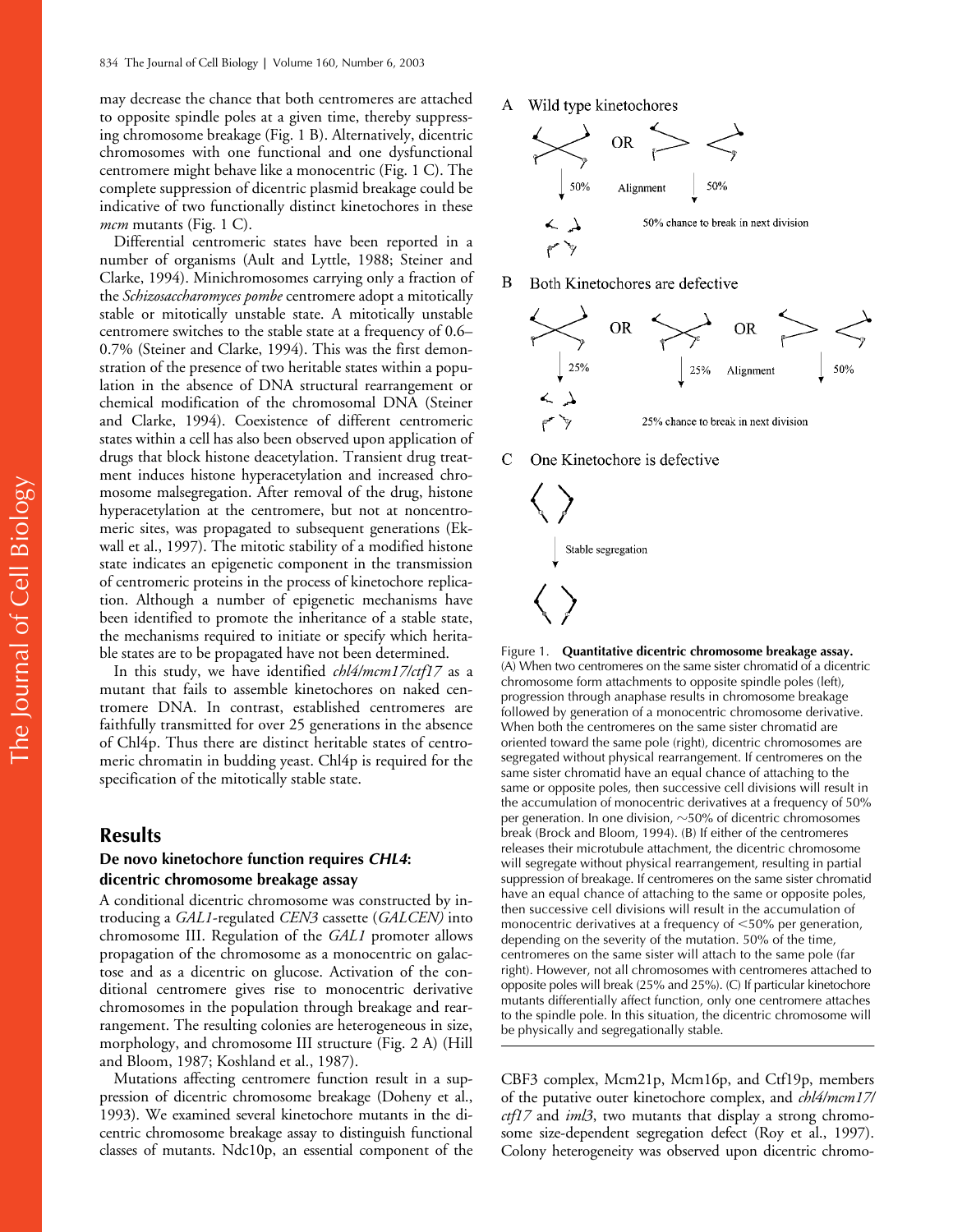

Figure 2. **Suppression of dicentric chromosome breakage in kinetochore mutants.** (A–G) Colony morphology upon dicentric chromosome activation. Wild-type (A), *ndc10*-*2* (B)*, mcm21* (C), *iml3* $\Delta$  (D), *mcm16* $\Delta$  (E), and *ctf19* $\Delta$  (F) cells are uniform in size and shape on galactose (monocentric for chromosome III) and heterogeneous in size and shape on glucose (dicentric for chromosome III). In contrast, *chl4*Δ cells (G) appear homogenous on both galactose and glucose. (H) Physical analysis of DNA repair. DNA recovered from *RAD52* dicentric chromosome–containing cells after induction on glucose, lanes 1 and 2 (3 and 6 h on glucose) show a rearrangement product of 925 bp. DNA recovered from *chl4* dicentric chromosome–containing cells, lanes 3–5 (3, 6, 9 h on glucose) do not show diagnostic rearrangement. *chl4* $\Delta$  dicentric chromosome–containing cells transformed with *CHL4* on a *CEN* plasmid show rearrangement upon transfer to glucose, lanes 6–8 (3, 6, and 9 h in glucose media).

some activation in  $ndc10-2$ ,  $mcm21\Delta$ ,  $iml3\Delta$ ,  $mcm16\Delta$ , and  $ctf19\Delta$  (Fig. 2, B–F). In contrast,  $ch/4\Delta$  cells containing a conditional dicentric chromosome were homogeneous and indistinguishable in size and shape from their counterparts grown on galactose (monocentric growth conditions) (Fig. 2 G).

To quantify the degree of chromosome breakage in these mutants, cell viability was determined in the absence of the major DNA repair gene *RAD52.* Cells lacking *RAD52* and containing an active dicentric chromosome have decreased viability upon plating on glucose (2%; Table I; Brock and Bloom, 1994). In the quantitative breakage assay, each of  $ndc10-2$ ,  $iml3\Delta$ ,  $mcm21\Delta$ ,  $mcm16\Delta$ ,  $ctf19\Delta$ , and  $chl4\Delta$ *rad52* double mutants suppresses dicentric chromosome breakage. Between 40 and 50% of *ndc10*-*2*, *rad52*,  $mcm21\Delta$ , *rad52* $\Delta$ , and  $mcm16\Delta$  *rad52* $\Delta$  are viable upon activation of the second centromere (Table I). 70% of *iml3 rad52*, 75% of *ctf19 rad52*, and 100% of *chl4 rad52* were viable (Table I). The complete suppression of dicentric chromosome breakage in the  $\ell h l 4\Delta$  *rad* 52 $\Delta$  mutant represents a novel kinetochore phenotype.

To confirm if the high viability in  $\ell h/4\Delta$  *rad52* $\Delta$  mutants containing a dicentric chromosome is due to a lack of chromosome breakage, we monitored the appearance of the predominant repair product after dicentric chromosome activation (Brock and Bloom, 1994). A PCR-based assay (see Materials and methods) revealed the lack of centromere rearrangement in  $\ell h/4\Delta$  *RAD52* cells (Fig. 2 H, *chl4*), consistent with the lack of DNA breakage and repair. To determine whether Chl4p is sufficient to recover centromere function, a single copy of *CHL4* was introduced into cells containing the dicentric chromosome. The 925 bp predominant repair product was evident 3 h after activation of the dicentric chromosome in the presence of Chl4p (Fig. 2 H, *chl4/*p*CHL4*). The presence of the breakage product implies that both centromeres on the dicentric chromosome are active after transfer to glucose media.

Table I. **Viability of wild-type and mutant strains upon dicentric chromosome activation**

| Relevant genotype                                        | <b>RAD 52</b> | % Viability <sup>a</sup> |
|----------------------------------------------------------|---------------|--------------------------|
| <b>WT</b>                                                | $^+$          | $66.0 \pm 1.0$           |
| rad52 $\Delta$                                           |               | $2.0 \pm 0.2$            |
| ndc10-2 <sup>ts</sup> (33°C) <sup>b</sup>                | $^{+}$        | $74.5 \pm 1.0$           |
| ndc10-2 <sup>ts</sup> rad52 $\Delta$ (33°C) <sup>b</sup> |               | $36.0 \pm 2.0$           |
| $mcm21\Delta$                                            | $^{+}$        | $78.0 \pm 1.0$           |
| mcm21 $\Delta$ rad52 $\Delta$                            |               | $31.0 \pm 10.0$          |
| mcm16                                                    | $^{+}$        | $80.0 \pm 2.0$           |
| mcm16 $\Delta$ rad52 $\Delta$                            |               | $43.0 \pm 9.0$           |
| iml $3\Delta$                                            | $^{+}$        | $81.0 \pm 6.0$           |
| iml3 $\Delta$ rad52 $\Delta$                             |               | $58.0 \pm 3.0$           |
| $ctf19\Delta$                                            | $^{+}$        | $82.0 \pm 3.0$           |
| $ctf19\Delta$ rad52 $\Delta$                             |               | $62.0 \pm 4.0$           |
| $ch14\Delta$                                             | $^{+}$        | $81.0 \pm 2.0$           |
| ch14 $\Delta$ rad52 $\Delta$                             |               | $80.0 \pm 7.0$           |

Strains containing *GALCEN3* in wild type, *chl4* $\Delta$ , *iml3* $\Delta$ , *mcm21* $\Delta$ , and *ndc10-2*, in the presence or absence of *RAD52* (indicated by  $+$  or  $-$ ), respectively, were plated for single colonies on galactose and glucose. Dicentric viability is a measure of colony forming units on glucose/ galactose. 48% of *ndc10-2 rad52* (36% viability in *rad52*/75% in *RAD52*), 40% of *mcm21 rad52* (31% in *rad52*/78% in *RAD52*), 55% of *mcm16 rad52* (43% in *rad52*/80% in *RAD52*), 70% of *iml3 rad52* (58% in *rad52*/81% in *RAD52*), 75% of *ctf19 rad52* (62% in *rad52*/ 82% in *RAD52*), and 100% of *chl4 rad52* (80% in *rad52*/81% in *RAD52*) cells were viable.  $n = 10$  determinants for *chl4* $\Delta$ , *iml3* $\Delta$ , and  $mcm21\Delta$ ;  $n = 5$  determinants for *ctf19* $\Delta$  and  $mcm16\Delta$ ;  $n = 6$  determinants for  $ndc10-2^{ts}$ ; and  $n = 4$  determinants for wild type (WT).  $^{\circ}$ Mean  $\pm$  SD.

<sup>b</sup>The *ndc10-2*<sup>ts</sup> dicentric strains were grown at 24°C and plated out at 33°C (semipermissive for growth) on glucose and galactose plates.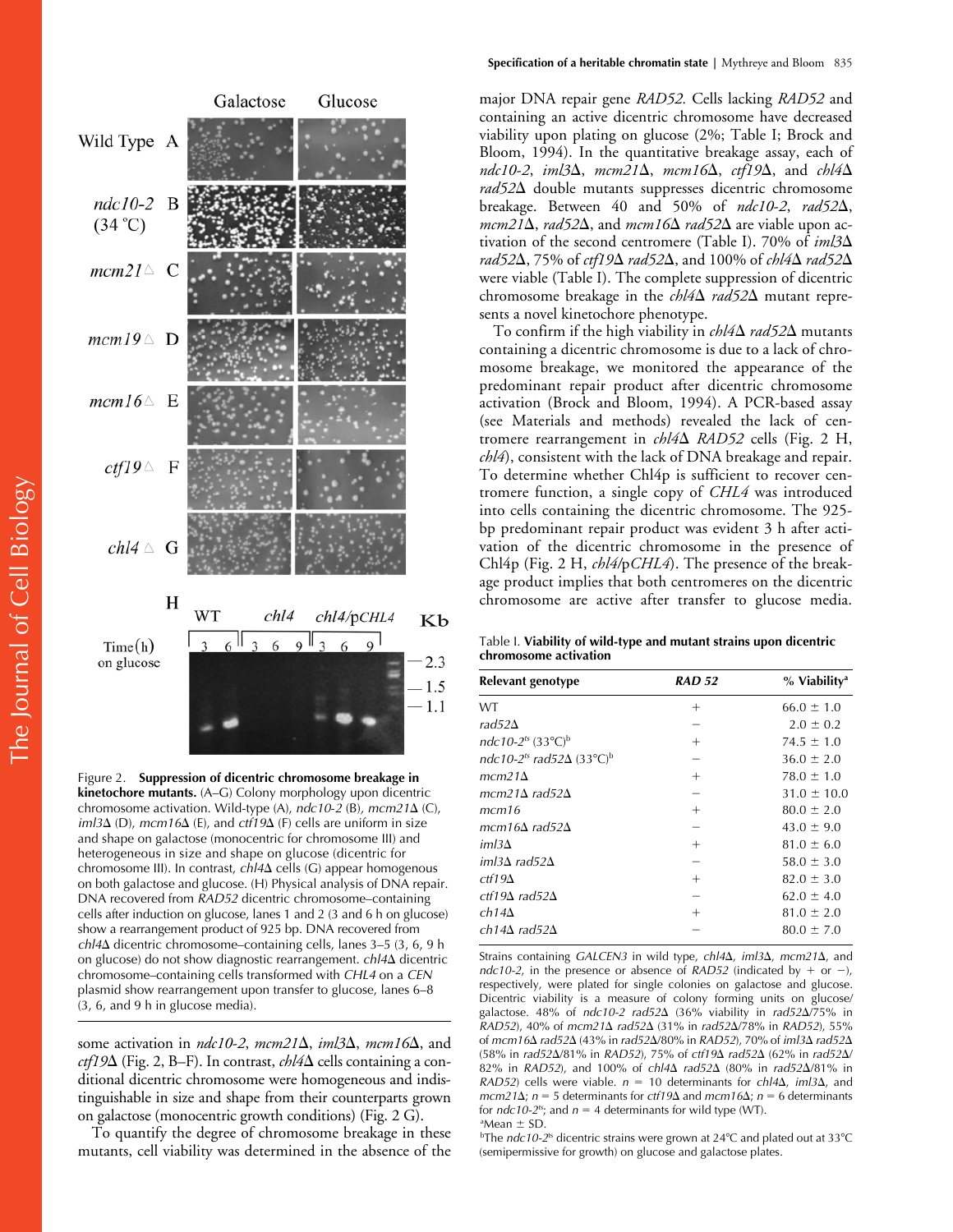| <b>Plasmid</b>           | Wild type                      |          | $chI4\Delta \rightarrow plasmid$ |                                   | Wt + plasmid $\rightarrow$ chl4 $\Delta$ |                            |
|--------------------------|--------------------------------|----------|----------------------------------|-----------------------------------|------------------------------------------|----------------------------|
|                          | <b>Stable</b><br>$(80 - 90\%)$ | Unstable | <b>Stable</b>                    | <b>Unstable</b><br>$(0.08 - 5\%)$ | <b>Stable</b><br>$(60 - 90\%)$           | Unstable<br>$(0.08 - 5\%)$ |
| pYe(CEN3)B               | 10/10                          | 0/10     | 0/15                             | 15/15                             | 12/27                                    | 15/27                      |
| $pYe$ ( <i>CEN3</i> ) 30 | 10/10                          | 0/10     | 0/15                             | 15/15                             | 20/36                                    | 16/36                      |
| pYe ( <i>CEN3</i> ) 41   | 10/10                          | 0/10     | 0/15                             | 15/15                             | 17/32                                    | 15/32                      |

|  |  |  |  | Table II. Mitotic stability depends on the timing of Chl4p loss relative to introduction of centromere DNA |
|--|--|--|--|------------------------------------------------------------------------------------------------------------|
|--|--|--|--|------------------------------------------------------------------------------------------------------------|

Centromere plasmids (pYe [*CEN3*] B, pYe [*CEN3*] 41, or pYe [CEN3] 30) were introduced into wild type and *chl4* mutants (left and middle columns). Plasmid-bearing cells were selected, and plasmid stability was determined as described in the Materials and methods. Centromere plasmids are stably segregated (80–90%) in 30/30 wild-type cells (left column). In 45/45 *chl4* mutants, -5% of cells contained plasmids upon nonselective growth. In the right column, cells containing the indicated centromere plasmids were transformed with *chl4*::*KANr* . Mitotic stability measurements revealed heterogeneity in plasmid stability: 60–90% stability (49/95) and 0.08–5.0% stability (right column, 46/95).

Hence, Chl4p is necessary for the activation of a functional dicentric chromosome*.*

# **Chl4p is not essential for propagation of established centromeres**

The presence of two weakened kinetochores on the dicentric chromosome may decrease the chance that both centromeres are attached to opposite spindle poles at a given time, thereby suppressing chromosome rearrangement (Fig. 1 B). Alternatively, if the centromeres were differentially functional, i.e., one functional and one dysfunctional centromere, the dicentric chromosome would be physically and segregationally stable (Fig. 1 C). To determine whether *CHL4* is differentially required for function on new versus established centromeres, we compared the mitotic stability of centromere plasmids introduced into  $\frac{ch}{4\Delta}$  mutants (new centromeres) versus the mitotic stability of plasmids introduced into wild-type cells and subsequent removal of Chl4p (old or established centromeres). Centromere plasmids are highly unstable in *chl4* mutants (45/45 0.08–5% stability; Table II, *chl4*∆→plasmid; Maine et al., 1984; Kouprina et al., 1993). In contrast, deletion of *CHL4* from centromere plasmid–bearing cells revealed a range of mitotically stable (60–90%, average of 79.2%  $\pm$  9.9) and unstable (0.08–5%, average of 0.8%  $\pm$ 1.1) transformants (Table II, Wt + plasmid→*chl4*Δ). Centromere plasmids were faithfully segregated in 49/95 *chl4* transformants (Table II). These assays reveal the presence of mitotically stable and unstable states upon deletion of *CHL4*. Thus, *CHL4* is essential for de novo centromere function but not for the propagation of established centromeres.

# **Established centromere plasmids are stable in the absence of Chl4p**

Although established centromere plasmids are stably segregated upon Chl4p depletion, there are indications of differentially heritable states ( $\sim$ 50% mitotically stable and 50% mitotically unstable; Table II). To examine the initial response after Chl4p depletion, we created an inducible degron allele of *CHL4* (*GAL–UBI*–*CHL4*; see Materials and methods). 80% of cells contained the centromere plasmid pDLB2064 (*CEN6/ADE3)* when introduced into *GAL– UBI*–*CHL4* on galactose (Chl4p induction) (Table III). In contrast, centromere plasmids transformed into *GAL–UBI*– *CHL4*-containing strains on glucose (Chl4p depletion) were unstable ( $9 \pm 3\%$ ; Table III). Hence the galactose-regulated

degron allele of *CHL4* behaves like the *chl4* $\Delta$  null on glucose media and demonstrates the efficacy of the inducible degron-tagged Chl4p system. Expression of *GAL–UBI*–Chl4– GFP allows determination of the timing of protein loss in the population using anti-GFP antibodies for detection by Western blots and in single cells by fluorescence. No Chl4– GFP protein was detectable after 2.5 h on glucose by Western analysis (Fig. 3, inset). Similarly, no observable Chl4– GFP fluorescence was detectable in  $>$ 100 cells after 3 h on glucose (unpublished data).



Figure 3. **Frequency of centromere switch in vivo***.* pDLB2064 was transformed into *GAL1*–*UBI*–*CHL4* and wild-type (CDV39) cells and selected on Gal-uracil or Glu-uracil media. <sup>a,b</sup>Cells were grown overnight and shifted to 'Glu-ura (selective) media, and mitotic stability was determined at the generation times indicated. Colonies that were red or red and white sectored were scored as plasmid-bearing cells and are expressed as a percent of the total number of colonies plated. *n* = 3 transformants analyzed for Gal→Glu, 2 transformants for Glu→Glu, and 1 transformant for wild-type cells on glucose. Inset is a Western blot showing stability of the Chl4–GFP fusion protein in the degron strain. Cells from the degron strain were grown in galactose (0 h), and protein samples were prepared. Cells were washed and switched to glucose media to initiate proteolysis of the fusion protein. Protein samples were prepared at the time points indicated. The fusion protein was identified with anti-GFP antibodies in a Western blot analysis. The lower panel of the inset shows a region of the blot visualized by Ponceau S stain, indicating equal protein loading.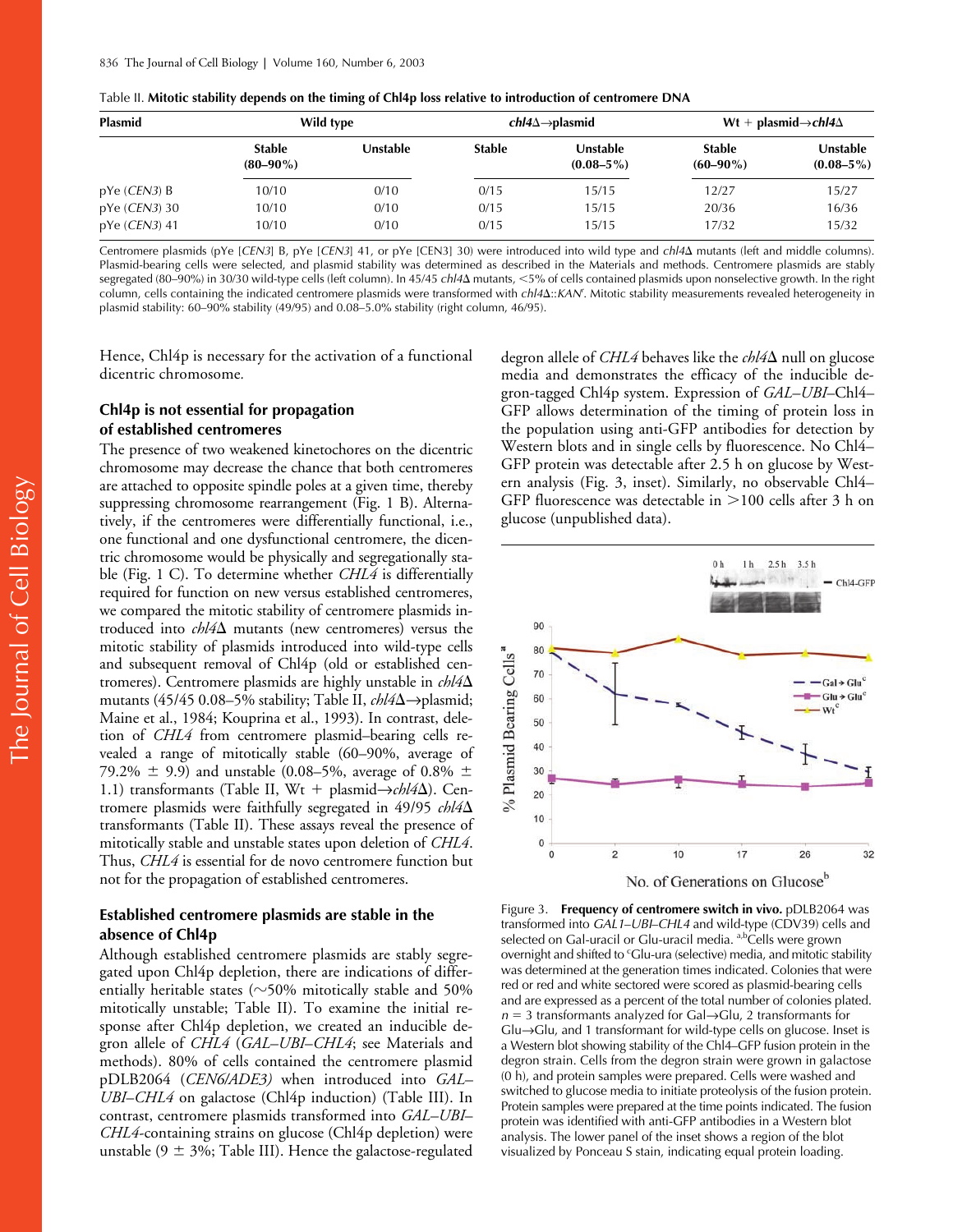To examine the stability of established centromere plasmids after depletion of the degron-tagged Chl4p, plasmidbearing cells transformed on galactose were switched from galactose (+Chl4p) to liquid glucose media (-Chl4p) for 8–10 h (approximately three generations after loss of Chl4– GFP; Fig. 3, inset). 59  $\pm$  14% of the cells contained centromere plasmids after colony growth on glucose in the absence of Chl4p (Table III). Established centromere plasmids were lost at a frequency of 5% per generation. In contrast, naked centromere plasmid DNA transformed into cells lacking Chl4p was lost at a frequency of 12% per generation.

Visual inspection of plasmid stability via colony color (see Materials and methods) confirms and extends the plasmid loss assay. Centromere plasmids transformed on galactose  $(+Chl4p)$  were stably segregated (77% red or red and white sectored; Table III), whereas transformation on glu- $\csc$  ( $-Ch14p$ ) resulted in plasmid loss (86% white; Table III). Upon switch from galactose to glucose for 8–10 h followed by plating on glucose plates, 76% of the colonies were red or red and white sectored (Table III). Thus, established centromere plasmids are stably propagated in the absence of Chl4p.

# **Established centromeres switch to an unstable state in the absence of Chl4p**

To test whether a small fraction of cells with mitotically unstable plasmids accumulates after loss of Chl4p, cells containing established centromere plasmids were grown in selective glucose media. Plasmid loss and subsequent division of plasmid-minus cells for two to three generations contribute to the fraction of plasmid-minus cells in a population (Murray and Szostack, 1985). However, in selective growth conditions, the fraction of plasmid-bearing cells is at equilibrium. The percentage of plasmid-bearing cells for stable or unstable plasmids remains constant over 30 generations of selective growth (Fig. 3). If the lower mitotic stability of centromere plasmids in *GAL–UBI*–*CHL4* cells shifted from galactose to glucose reflects an increased minichromosome loss rate, then the percentage of plasmid-bearing cells will be lower than wild type but will remain at equilibrium over ex-

tended growth periods. Alternatively, if a small fraction of established centromeres converts to the unstable state after depletion of Chl4p, the fraction of plasmid-bearing cells upon transfer from galactose to glucose will decrease over time. Centromere plasmids transformed into *GAL*–*UBI*– *CHL4* on galactose were stably maintained (80% on galactose; Table III). Cells were switched to selective glucose, and the fraction of plasmid-bearing cells was determined over time. The frequency of plasmid loss (2–3% per generation; Fig. 3, Gal→Glu) indicates that established centromeres are not in equilibrium upon depletion of Chl4p.

If the fraction lost per generation reflects a bonafide switch event from the stable to the unstable state, rather than the slow loss of Chl4p, then single colonies in a clonal population isolated after prolonged growth on glucose should be heterogeneous in their plasmid stability. A single colony with an established centromere plasmid (galactose, +Chl4p) was shifted to glucose  $(-\text{Chl4p})$  for 8–10 h, followed by growth on glucose plates. 66 single plasmid-bearing colonies (red and white sectored) were isolated and grown on glucose media for 10 h, followed by growth on glucose plates. Of the 66 colonies, 34/66 colonies had a mitotic stability between 0 and 20%, 27/66 had a mitotic stability between 20 and 40%, and 8/66 had a mitotic stability between 40 and 60% (Table IV). In contrast, 25/25 single red and white–sectored colonies derived from a clonal population of cells transformed on glucose  $(-\text{Chl4p})$  had a mitotic stability of between 0 and 20% after the same growth regime (Table IV, *GAL*–*UBI*–*CHL4*, Glu→Glu). Thus, centromere plasmids can be stably propagated for  $>35$  generations in the absence of Chl4p.

The heterogeneous distribution of plasmid stability observed upon prolonged outgrowth on glucose is consistent with 2–3% of cells switching from the mitotically stable to unstable state. 12% of cells with stable plasmids (8/66) after 35 generations of growth on glucose is the approximate fraction expected in a population with centromeres that switch to the unstable state at a frequency of 2–3% per generation (2.5% loss/generation  $\times$  35 generations = 87.5% loss events  $= 12.5\%$  stable segregants). Thus, unlike cen-

| Relevant genotype    |       | Colonies $(\%)^a$      | No. of colonies scored <sup>b</sup> | $n^{\rm b}$ | % Stability <sup>c</sup> $(+ URA)$ |               |
|----------------------|-------|------------------------|-------------------------------------|-------------|------------------------------------|---------------|
|                      | Red   | $Red + white$ sectored | White                               |             |                                    |               |
| WT                   | 16.0  | 67.0                   | 17.0                                | 980         |                                    | $89 \pm 2.0$  |
| $ch$ l4 $\Delta$     | < 0.5 | 19.0                   | 81.0                                | 1.397       | 5                                  | $10 \pm 2.0$  |
| GAL-UBI-CHL4         |       |                        |                                     |             |                                    |               |
| Galactose            | 2.0   | 75.0                   | 23.0                                | 415         |                                    | $80 \pm 3.0$  |
| Glucose              | < 0.5 | 13.0                   | 86.0                                | 2,019       | 8                                  | $9 \pm 3.0$   |
| $Gal\rightarrow Glu$ | 1.0   | 75.0                   | 24.0                                | 3,287       | 10                                 | $59 \pm 14.0$ |

pDLB2064 was transformed into the *GAL1*–*UBI*–*CHL4* strain on glucose and galactose and selected on either Glu-uracil or Gal-uracil. Single colonies were grown on YPD/YPG overnight and plated on YPD/YPG plates. For the gal→glu transitions, single colonies from galactose transformants were grown on galuracil media overnight at 30°C. Cells were washed and shifted to YPD media for 8–10 h and plated onto YPD plates.

a Colonies were scored as being red, white, or colonies with red and white sectors after 3 d and expressed as a percent of the total number of colonies scored.

b Number of colonies scored is the sum of the number of red, white, or red and white–sectored colonies for each transformant analyzed. *n*, number of independent transformants assayed.

c Expressed as colonies that were URA/colonies on YPD or YPG. For % stability of gal→glu, cells grown overnight in galactose were switched to YPD media for 8–10 h before plating on YPD.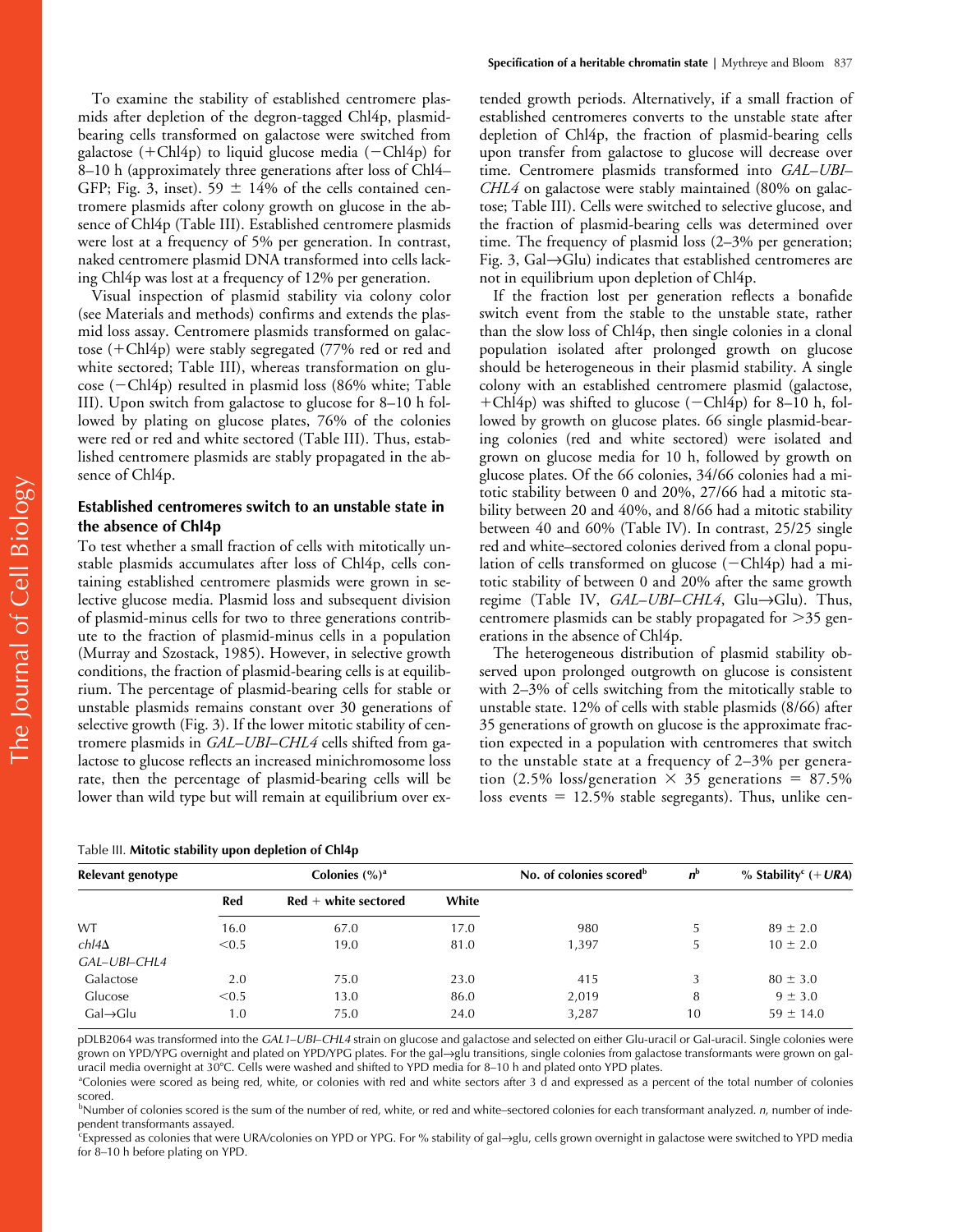|  | Table IV. Persistence of the stably inherited state in the absence of Chl4p |
|--|-----------------------------------------------------------------------------|
|--|-----------------------------------------------------------------------------|

| Relevant genotype          |                      | % Mitotic stability  |                   |                   |
|----------------------------|----------------------|----------------------|-------------------|-------------------|
|                            | $0 - 20$             | $20 - 40$            | 40–60             | $60 - 85$         |
| Wild type (35 generations) |                      |                      | $14/25(52 \pm 6)$ | $11/25(70 \pm 7)$ |
| GAL-UBI-CHL4               |                      |                      |                   |                   |
| $Glu \rightarrow Glu$      | $25/25(9 \pm 7)$     |                      |                   |                   |
| $Gal\rightarrow Glu$       | $34/66$ (12 $\pm$ 5) | $24/66$ (27 $\pm$ 6) | $8/66(48 \pm 5)$  |                   |

Centromere plasmid transformed into either wild-type or *GAL*–*UBI*–*CHL4* strains on glucose were grown in YPD for 8–10 h and plated on YPD plates. After 3–4 d, colonies were isolated and grown in selective glucose media for 10 h and plated on YPD. Colonies were counted after 3–4 d,  $n = 25$  colonies purified. *GAL*–*UBI*–*CHL4* cells transformed with centromere plasmid on galactose were washed, shifted to YPD for 8–10 h, and plated on YPD, *n* 66 colonies purified. Mitotic stability was determined using the colony color assay as described in the Materials and methods.

tromeres introduced into cells lacking Chl4p that are unstable and fail to segregate, established centromeres switch to the unstable state at a frequency of 2–3% per generation in the absence of Chl4p.

# **Differential accessibility of centromeric chromatin in** *chl4* **cells**

To determine whether the failure of "new" centromeres to direct chromosome segregation in  $\ell h/4\Delta$  is due to a defect in kinetochore assembly, we determined the chromatin structure of new and established centromeres in the absence of *CHL4.* Restriction enzyme accessibility is a quantitative assay for the degree of protection provided by centromeric protein binding (Saunders et al., 1990). Conditionally functional centromeres (*GALCEN)* were introduced into the *HIS4* locus of chromosome III by transformation. Nuclei were incubated with increasing concentrations of *DraI*, which recognizes three closely apposed sites within *CDEII* of *CEN3*. The endogenous centromere was 1.5-fold more accessible in  $\ell h/4\Delta$  than in wild-type cells, consistent with the increase in chromosome loss observed in  $\ell h/4\Delta$  cells (Kouprina et al., 1993). In contrast, new *GALCEN* was 3.5-fold more accessible to *DraI* digestion*.* Conditional mutations in *cse4,* depletion of histones H2B or H4, and mutations in chromatin assembly factors *cac1* and *hir1* result in quantitatively similar increases in *DraI* accessibility (Saunders et al., 1990; Meluh et al., 1998; Sharp et al., 2002). Thus, the quantitative increase in accessibility of new centromeres indicates that Chl4p is essential for the formation of a nuclease-resistant structure at newly introduced centromeres.

### **Chl4p is present on functional kinetochores.**

To determine whether Chl4p is associated with the centromere, we performed chromatin immunoprecipitation (ChIP)\* analysis with Chl4–GFP. Centromere plasmids were stably propagated in Chl4–GFP-containing strains, indicative of wild-type Chl4–GFP function (unpublished data). Sheared chromatin was immunoprecipitated with antibodies directed against GFP and probed with PCR primers specific to *CEN3* and to a noncentromeric region (*LEU2).* We found that Chl4p was localized to *CEN3* DNA in wildtype cells (Fig. 4 G).

In unbudded cells, a single Chl4–GFP spot was seen in the nucleus (Fig. 4 A). 44% of the population was budded

cells with a single Chl4–GFP spot, 16% of cells prior to anaphase onset had two spots separated by an average of  $0.6 \pm 0.2$  µm (Fig. 4 C), and 4% of cells had two spots separated by a mean distance of 2.0  $\pm$  0.7 µm (Fig. 4 D). The distance and distribution of Chl4–GFP are indistinguishable from the kinetochore-specific histone-like H3 protein, Cse4–GFP (Fig. 4). The position of Chl4–GFP, with respect to the spindle apparatus, was examined by imaging Chl4–GFP together with the spindle pole body– associated protein Spc29p labeled with CFP (Fig. 4 F, Spc29–CFP). Chl4–GFP was adjacent to the spindle poles in small budded cells. In medium to large budded cells, Chl4–GFP was distributed in the region between the two poles.

The localization of several kinetochore proteins, Mtw1p, Ctf19p, and Cse4p (Hyland et al., 1999; Ortiz et al., 1999; Goshima and Yanagida, 2000; He et al., 2001), is dependent on the centromere-binding factor Cbf2p/Ndc10p. To test if Chl4–GFP localization was also dependent on functional Ndc10p, we examined Chl4–GFP in an *ndc10<sup>ts</sup>* strain (ndc10-2; Kopski and Huffaker, 1997) at permissive (24°C; Fig. 4 H) and restrictive temperatures ( $37^{\circ}$ C). No GFP signal was detectable after 2 or 4 h at  $37^{\circ}$ C (Fig. 4 H). In contrast, Chl4–GFP localization in wild-type cells was indistinguishable at  $24^{\circ}$ C and after 4 h at  $37^{\circ}$ C (Fig. 4 H), indicating that the fusion protein was not perturbed upon shift to  $37^{\circ}$ C. The association of Chl4p with centromeres and its in vivo distribution are indicative of its role in centromere function.

# **Kinetochore assembly at newly activated centromeres depends on** *CHL4*

To determine the role of Chl4p in kinetochore assembly, we tested the association of both core and outer kinetochore components to endogenous *CEN3* and *GALCEN3* after its activation upon switch to glucose media. Asynchronous wild-type and *chl4* $\Delta$  cells harboring *GALCEN3* were grown in galactose and switched to glucose medium containing nocodazole for 4 h to prevent rearrangements of the dicentric chromosome during mitosis in wild-type cells (Brock and Bloom, 1994). GFP-tagged Cse4p, Iml3p, and Ndc10p were individually immunoprecipitated from formaldehyde cross-linked extracts using anti-GFP–conjugated beads. The precipitated DNA was probed with PCR primers complementary to *CEN3*, *GALCEN3*, or *LEU2* to determine the level of bound *CEN3* and *GALCEN3* DNA. \*Abbreviation used in this paper: ChIP, chromatin immunoprecipitation. *CEN3* was quantitatively precipitated with Ndc10p, Cse4p,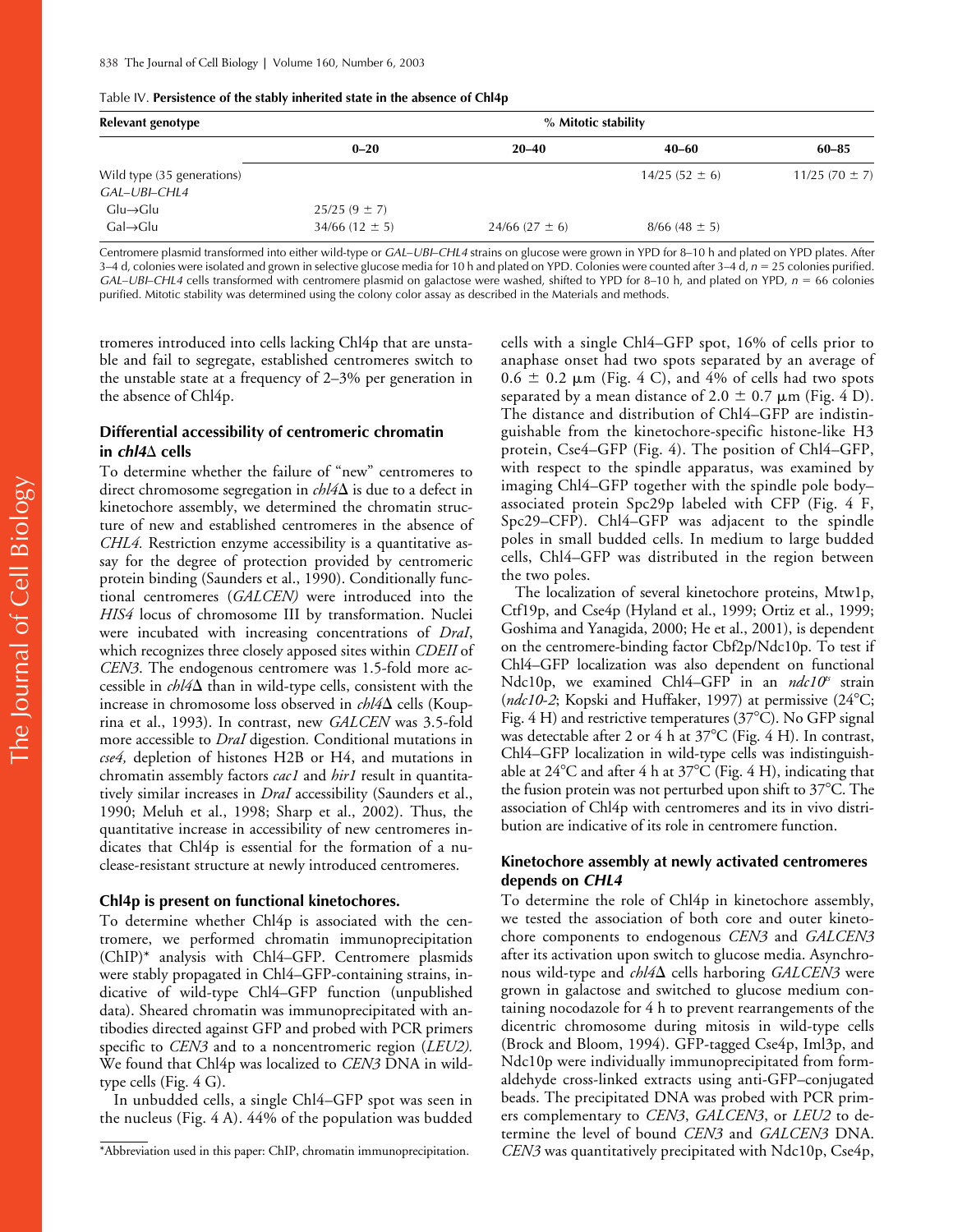

and Iml3p (Fig. 5, A, B, and C, *CEN3*) on both galactose and glucose in wild-type cells. Ndc10p, Cse4p, and Iml3p association with *CEN3* was unchanged in the absence of *chl4 (*Fig. 5, A, B, and C, *CEN3*, lanes 7–10). Association of the fusion proteins (Ndc10p, Cse4p, and Iml3p) with *GALCEN3* in wild-type cells failed to occur on galactose, consistent with loss of kinetochore function on galactose (Hill and Bloom, 1987; Koshland et al., 1987). After activation of *GALCEN3* upon switch to glucose for 4 h, Ndc10p, Cse4p, and Iml3p were associated with *GALCEN3* (Fig. 5, A, B, and C, *GALCEN3*, lanes 3–6). In contrast, Ndc10p, Cse4p, and Iml3p failed to associate with *GALCEN3* in  $\ell h/4\Delta$  cells after the switch to glucose (Fig. 5, A, B, and C, *GALCEN3*, lanes 7–10). The absence of both core and putative outer components at newly activated centromeres in the absence of *chl4* demonstrates that Chl4p is essential for de novo kinetochore assembly.

# **Discussion**

We have demonstrated that, first, the segregation state of centromeric DNA is inherited; second, this state is dependent on the function of Chl4p; and third, naked centromere DNA fails to assemble into chromatin in the absence of Chl4p, indicating a differential requirement for de novo and template-directed propagation of centromeric states. Thus, Chl4p is required to initialize and designate a chromatin state to be heritably propagated.

The introduction of centromere plasmid DNA into a host cell via transformation requires kinetochore assembly on a naked DNA template. Using a degron-tagged Chl4p, we demonstrated that centromere plasmid stability is dependent upon the time of loss of Chl4p (Tables III and IV). 12% of cells containing centromere plasmids after 35 generations in the absence of Chl4p retained mitotically stable plasmids, whereas the remainder of cells had mitotically unstable centromere plasmids (Table IV). The heterogeneity observed in the mitotic stability of minichromosomes after loss of Chl4p suggests that preexisting kinetochores switch to the unstable state upon loss of Chl4p at a frequency of 2–3% per generation. The switch events were revealed by the presence of both mitotically stable and unstable states after deletion of *CHL4* from centromere plasmid–bearing cells (Table II). The stability of a fraction of centromeres in the absence of Chl4p for many generations is indicative of an epigenetic mechanism in centromere inheritance in *S. cerevisiae*.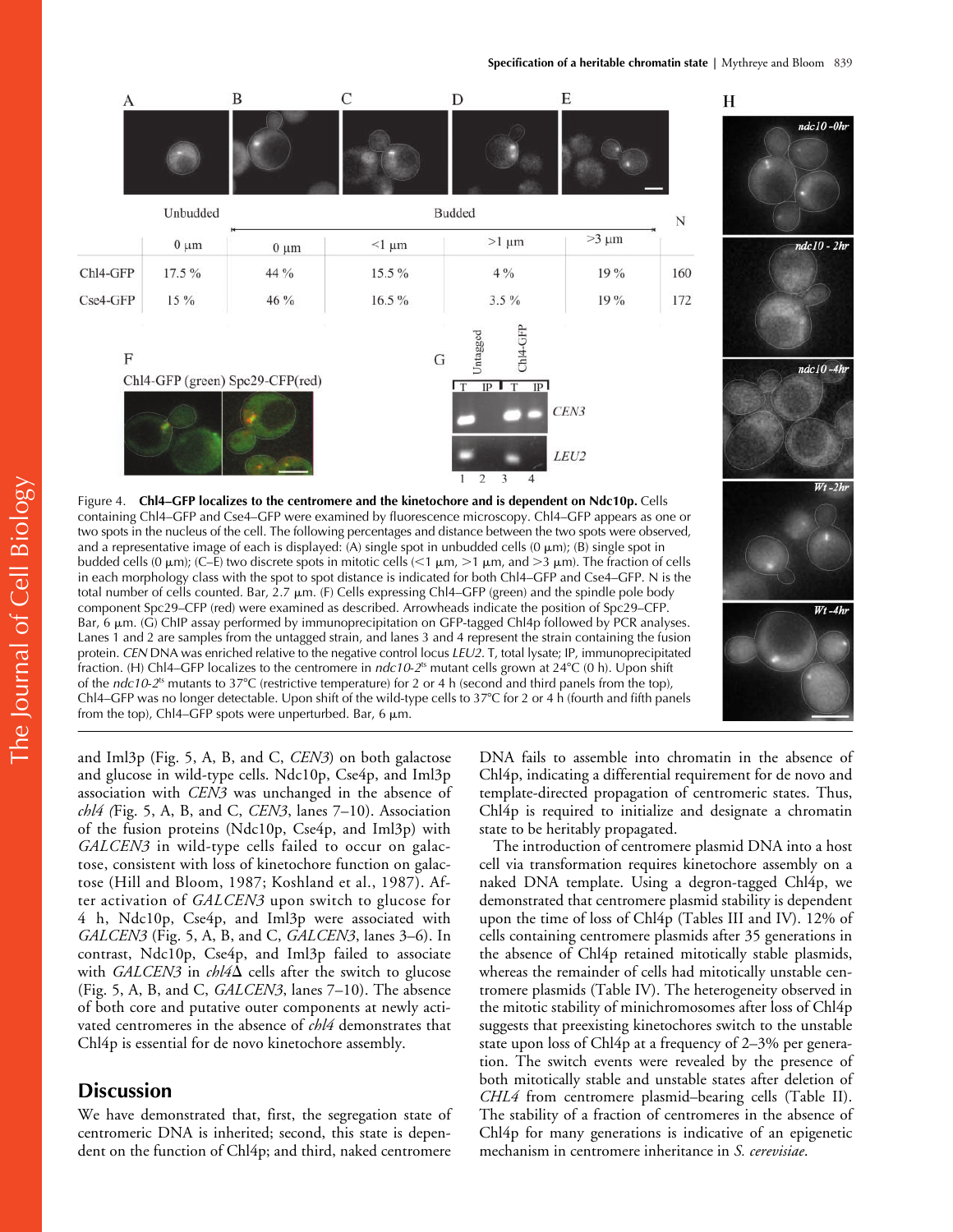

Figure 5. **Kinetochore assembly to newly activated centromeres requires Chl4p.** ChIP assay was performed by immunoprecipitation of GFP-tagged Ndc10p (A), Cse4p (B), and Iml3p (C) from wild-type and *chl4*<sup> $\Delta$ </sup> cells followed by PCR analysis. Cells were grown in galactose and shifted to glucose with nocodazole for 4 h. Anti-GFP immunoprecipitations were performed in tagged (lanes 3–10) and untagged strains (lanes 1 and 2) as controls. Chromatin was prepared, and PCR was performed using primers described in the Materials and methods. Chl4p is required for the interaction of Ndc10p (A), Cse4p (B), and Iml3p(C) with *GALCEN3* on glucose (lanes 9 and 10). Chl4p is not required for the association of the fusion proteins with *CEN3*. T, total lysate; IP, immunoprecipitated fraction.

*CHL4* encodes a 53-kD predicted protein that shares a low degree of homology with the family of bacterial RecA proteins (25% identical and 47% similarity over 350 amino acids; Kouprina et al., 1993). In addition, it has 29% DNA sequence homology to an uncharacterized ORF in *S. pombe* (Pi022p) and *Neurospora crassa*. The relationship to RecAp is unclear, as Chl4p lacks critical residues for ATP hydrolysis. Nevertheless, the region meets the necessary requirements for coding an  $\alpha$  helix-turn-helix motif at position 384–406, indicative of a potential DNA binding property.

Chl4p–GFP localizes to the centromere and is dependent on the presence of the centromere core component Ndc10p (Fig. 4). The localization of Chl4p is consistent with its role in centromere propagation and chromosome segregation. The foundation of the centromere–kinetochore complex is likely to be comprised of centromere-specific histones (*S. cerevisiae* Cse4p, *Homo sapiens* CENP-A, *Caenorhabditis elegans* HCP-3, and *Drosophila melanogaster* Cid). Mutations in core centromeric histones and centromere chromatin remodeling components result in increased accessibility to the restriction enzyme *DraI* (Saunders et al., 1990; Meluh et al., 1998; Tsuchiya et al., 1998; Sharp et al., 2002); likewise mutations in the conserved centromeric DNA core that disrupt mitotic stabilization disrupt the chromatin structure as well (Saunders et al., 1988). Endogenous centromeres were found to be 1.5–2-fold more accessible to *DraI* in *chl4* cells, and new centromeres were three–fourfold more accessible to *DraI* in  $\text{chl4}\Delta$  cells (unpublished data), indicating that Chl4p may contribute to the specification of centromeric chromatin.

Established centromeres seem to be capable of recruiting kinetochore components in the absence of Chl4p. Lack of Chl4p, however, abolishes recruitment of the same kinetochore components to newly activated centromeres (Fig. 5). The apparently normal recruitment of components to established centromeres even in the absence of Chl4p, loss of which results in increased chromosome loss, is consistent with the idea that established centromeres are propagated in an epigenetic manner in contrast to new centromeres that require de novo assembly. These data provide the first step toward understanding the mechanism that specifies kinetochore protein loading onto naked DNA.

Evidence for the hypothesis that the de novo formation of a functional kinetochore is distinct from propagation/duplication can be derived from the observation that mutations in the kinetochore proteins *cse4*-*1*, *mif2*-*3*, and *ndc10*-*1* have a very small effect on the cohesin recruitment (Scc1p) to an endogenous centromere (*CEN6*); whereas the same mutations abolish recruitment of Scc1p to conditional centromeres (*GALCEN*) switched from galactose to glucose for 1 h (Tanaka et al., 1999). Thus, cohesin recruitment to new centromeres, and not established centromeres, like centromeric chromatin, is sensitized in kinetochore protein mutants.

An occasional failure to distribute or segregate the kinetochore protein complex during replication, or a failure to maintain proper kinetochore conformation during mitosis, would require de novo assembly of the kinetochore complex as a "repair" function (Fig. 6). Failure to promote this dynamic de novo assembly, as revealed in  $\ell h \overline{l} 4\Delta$  cells, results in chromosome loss and is deleterious to cell survival. Centromere function can be epigenetically regulated in a number of organisms, including humans (for review see Karpen and Allshire, 1997). Centromeres are frequently inactivated on dicentric chromosomes, and new or neocentromeres can be formed in chromosomal regions not usually associated with centromere activity. The requirements for forming a fully functional centromere during normal centromere propagation and for neocentromere formation are likely to be different at the outset because the former can work from a preexisting template, whereas the latter has to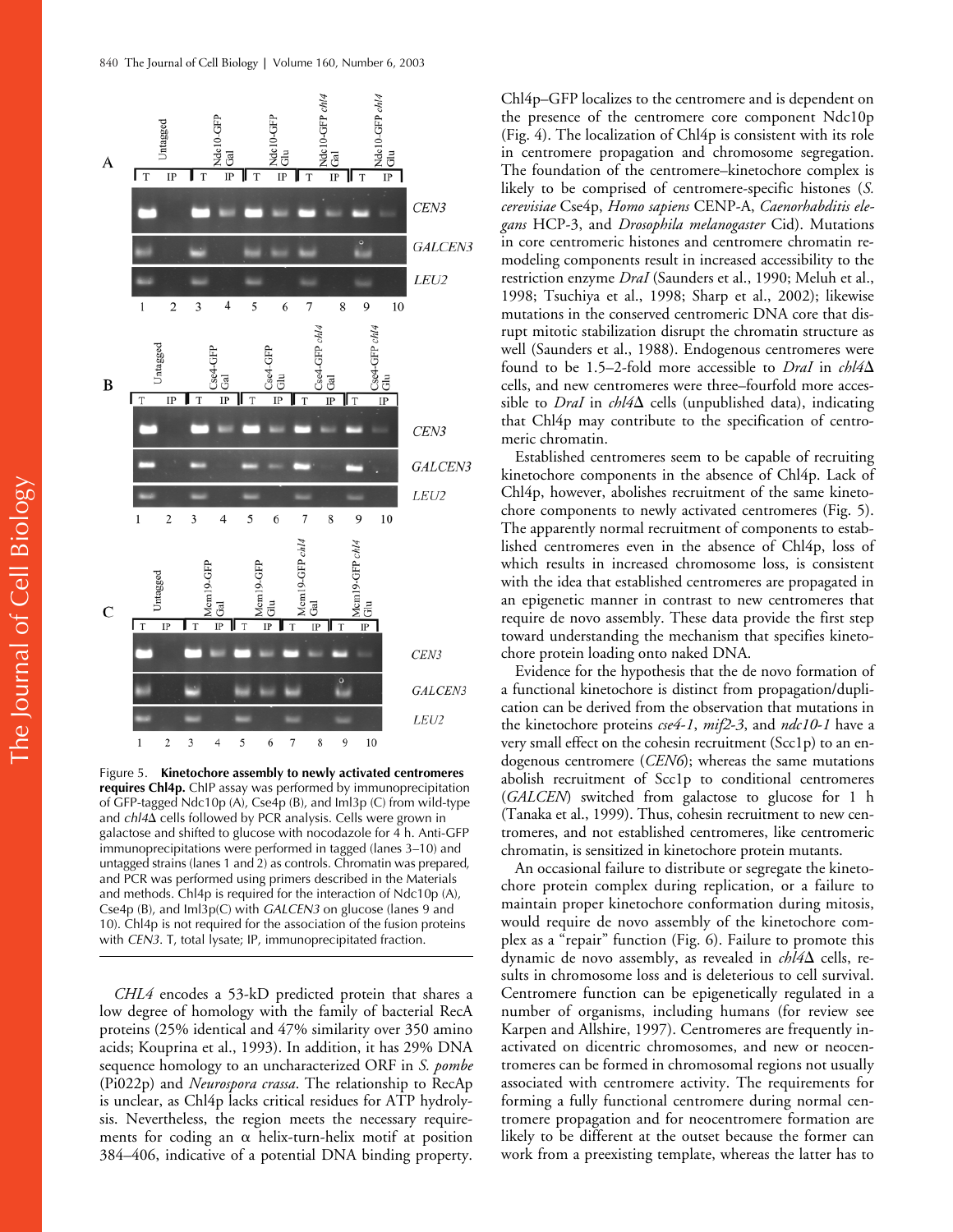

Figure 6. **Model for the role of Chl4p in kinetochore assembly.** Functional kinetochore assembly during replication requires kinetochore protein deposition at the centromere DNA. Initial dispersal of old centromere components onto nascent daughter duplexes provides a template for the recruitment of proteins to form a functional kinetochore complex. De novo centromere assembly is dependent on *CHL4*, as revealed by the introduction of naked centromeric DNA into *chl4*<sup> $\Delta$ </sup> cells. An occasional failure to distribute or segregate the template during replication would lead to a requirement for de novo kinetochore assembly in wild-type cells. The aberrant Cse4–GFP localization and the increased accessibility of *CDEII* in *chl4* cells are consistent with a role for *CHL4* in maintaining the fidelity of chromosome segregation.

create one. In addition, mechanisms that act at centromeres, such as hypoacetylation, poly (ADP) ribosylation, and replication timing, are features also shared to varying degrees by other chromosomal domains, such as the telomere. Hence, the primary driver for centromere formation must involve a centromere-specific factor whose activity provides a chromosomal mark to endorse the formation of a centromere. Our data demonstrating that de novo kinetochore function is distinct from the propagation of preexisting kinetochores in *S. cerevisiae* implicate Chl4p in driving *CEN* kinetochore formation during de novo assembly. Although the *S. cerevisiae* kinetochore may only promote a single microtubule–chromosome interaction, the structure and motility features of this point kinetochore (Pearson et al., 2001) and the heritability of different chromatin states reveal these complexes to exhibit many of the features of metazoan kinetochores.

# **Materials and methods**

### **Strain construction and plasmids**

The *S. cerevisiae* strains and plasmids used in this study are described in Table V. The *S. cerevisiae* dicentric strains were described previously (Brock and Bloom, 1994). *chl4* $\Delta$ ::*KAN'*, *iml3* $\Delta$ ::*KAN'*, and *mcm21* $\Delta$ ::*KAN'* were constructed by transforming with a PCR-amplified product that was generated using the *KANMX* cassette (Wach et al., 1994) and 5' and 3' primers flanking *CHL4* (5 -GTATAGCAAGTTCTAACCCAGAATCAGGTTCTTTAT-TATTGTCAAGACAGTGAAGCTTCGTACGC-3' and 5'-GCTAGACAGA-TTATCGAAAACGGAACAATTACTTTCAAGTGCCCATCTGCATAGGCCAC-TAGTGGATCTG-3'). Transformants were selected on YPD  $+$  300  $\mu$ g/ml G418 or YPG  $+$  150  $\mu$ g/ml G418 (as the case may be) and screened using a 3' internal primer to kanamycin, 3' internal primers to the gene, and a 5' primer external to the deletion cassette. *CHL4*, *IML3*, *MCM21*, *MCM16*, and *CTF19* are nonessential genes, and strains were grown at 32°C. *RAD52*::*LEU2* disruptions were made as described previously (Brock and Bloom, 1994). All the COOH-terminal fusions of GFP were made as described previously (Wach et al., 1994). The fragment was integrated into

#### **Specification of a heritable chromatin state |** Mythreye and Bloom 841

wild-type strains (Table V) and KKY186 (*ndc10*-*2*). The Spc29–CFP (Pearson et al., 2001) integration was made in the wild-type and *GAL*–*UBI*–*CHL4* strains containing either Chl4–GFP fusion or pCse4-GFP*TRP1*. Transformations were performed using the one-step gene replacement method. Strains with stable integrations were maintained in YPD media (2% glucose, 2% peptone, and 1% yeast extract).

### **Promoter exchange system for** *CHL4* **(degron tagging)**

The NH2 terminus of *CHL4* was tagged with ubiquitin under the *GAL1* promoter. The *UBI4* gene adjacent to the *GAL1* promoter was inserted into the yeast integrating plasmid Yiplac128 (YIpGALpUb). YIpGALpUb was used as a template to PCR across the plasmid with primers targeted to exchange the CHL4 promoter. The primer is designed to create an NH<sub>2</sub>-terminal arginine-tagged *CHL4* with ubiquitin so that the half-life of the protein is considerably reduced. The inclusion of *UBI4* constitutively targets the protein for degradation. High levels of expression on galactose maintain protein levels when grown on galactose and leads to rapid depletion when grown on glucose. The sequence of the ubiquitin tag is MQIFVKTLTGKTITLEVESSDTIDNVKSKIQDKEGIPPDQQRLIFAGKQLEDG-RTLSDYNIQKESTLHLVLRLRGG.

### **Analysis of dicentric chromosome breakage in** *chl4*

Genomic DNA was recovered from dicentric chromosome–containing cells (*chl4*, wild type, and *chl4* transformed with pRS315-*CHL4*) after induction of the dicentric chromosome on glucose for 3–9 h (Brock and Bloom, 1994). A PCR reaction for detecting the rearrangement product generated as a result of breakage was set up using primers to amplify the rearrangement product.

### **Mitotic stability assays**

Cells transformed with centromere plasmids were plated on selective plates. Single colonies were grown overnight (unless otherwise indicated) in 5 ml of rich media (YPD or YPGalactose) at 30°C. 150-250 cells were plated after sonication on YPD or YPG and replica plated to media selective for the plasmid. The mitotic stability of the plasmids is expressed in percent as the number of colonies on selective plates/number of colonies on YPD or YPG  $\times$  100.

### **Colony color assays for mitotic stability**

A colony color assay (Koshland et al., 1985) was employed to exclude selective bias for mitotically stable plasmids after the transformation experiment above. *ade2 ade3* cells (CDV39) containing a plasmid bearing the *ADE3* gene are red or red and white sectored. Plasmid loss is visualized as white colonies or increased white sectoring. *CHL4* was deleted from cells harboring a *CEN3/ADE3* minichromosome (pCH1023). Transformants were plated on rich media, without selection for the plasmid. 47.3% (98/ 207) of the colonies were red or red and white sectored, and 52.6%(109/ 207) of the colonies were white. The red *chl4* $\Delta$  colonies were stable (55–  $85\%$ ) upon outgrowth. Thus, heritable stable states persist for  $>$ 20 generations after the deletion of *CHL4.* White colonies were found to contain unstable plasmids (>90% white colonies) or no plasmid, indicative of plasmid loss before plating.

#### **Microscopy**

Cells expressing Cse4–GFP, Chl4–GFP, Spc29–CFP, and *GAL*–*UBI*–Chl4– GFP were grown overnight to midlogarithmic growth phase in rich media. Cells were applied to microscope slides coated with 0.1% poly-L-lysine and imaged with Metamorph software (Universal Imaging Corp.) using a 100×/ 1.4NA Plan Apo objective on a Microphot FXA (Nikon) (Salmon et al., 1994). Images were collected with a cooled CCD camera (C4880; Hamamatsu). Five fluorescence images were acquired at 0.75-um intervals through the cell and projected into a single reconstruction. For images at  $37^{\circ}$ C, cells were shifted from  $24^{\circ}$ C to media that was prewarmed to  $37^{\circ}$ C, allowed to grow for 2–5 h, as indicated in the text, and imaged as described.

#### **ChIP**

Cells were grown in YPG to an OD660 of 1.0, washed, transferred to YPD or YPG containing 15 µg/ml nocodazole, and reincubated for 4 h. The cells were then formaldehyde fixed and processed for ChIP analysis as described in Hetch and Grunstein (1999). PCR of nonimmunoprecipitated DNA and immunoprecipitated DNA was performed with primers to *CEN3* (5 -gatcagcgccaaacaatatgg-3' and 5'-attctacgtcaacgagtcct-3'), which produces a 490-bp fragment, primers to GALCEN3 (5'-gatcagcgccaaacaatatgg-3' and 5 -cacgatgcgtccggcgtaga-3 ), which produces a 350-bp fragment, and primers to LEU2 (5'-cgtcgttttgcaggtgacc-3' and 5'-catttaggaccacccacagc-3'),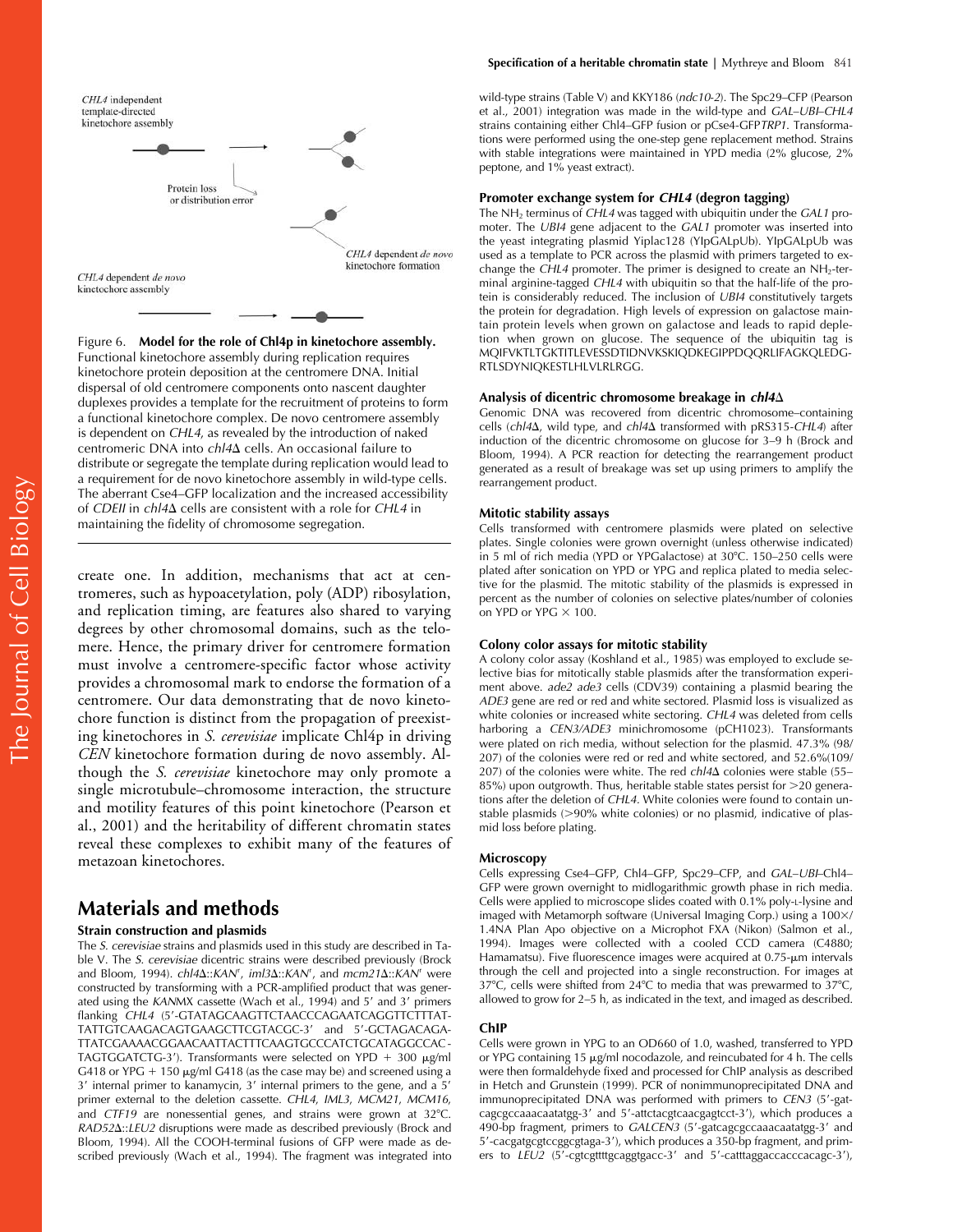| <b>Strains and plasmids</b> | Relevant genotype                                                                              | Source/reference                                        |
|-----------------------------|------------------------------------------------------------------------------------------------|---------------------------------------------------------|
| 1D                          | MAT a ade1 met14 ura3-52 leu2 his3 his4                                                        | K. Bloom                                                |
| 8a                          | MAT a his3 ura3 leu2                                                                           | K. Bloom                                                |
| 9a                          | MAT $\alpha$ lys2 trp1 $\Delta$ ura3 leu2                                                      | K. Bloom                                                |
| <b>KKY186</b>               | MAT a ndc10-2 <sup>ts</sup> his3-200 leu2-3, 112 ura3-52                                       | T. Huffaker <sup>a</sup>                                |
| CDV39                       | MAT $\alpha$ ade2 ade3 leu2 trp1 $\Delta$ ura3 lys2                                            | J. Pringle <sup>b</sup>                                 |
| KBY4001B                    | MAT a ade1 met14 ura3-52 leu2 his3 his4::GALCEN3URA3                                           | K. Bloom                                                |
| KBY4002B                    | MAT a ade1 met14 ura3-52 leu2 his3 his4::GALCEN3URA3 rad524::LEU2                              | K. Bloom                                                |
| KBY4005                     | MAT a ade1 met14 leu2 his3 his4::GALCEN3URA3 chl4 $\Delta$ ::KAN'                              | This study                                              |
| KBY4062                     | MAT a ade1 met14 leu2 his his4::GALCEN3URA3 mcm214::KAN'                                       | This study                                              |
| KBY4063                     | MAT a ade1 met14 leu2 his his4::GALCEN3URA3 iml3 $\Delta$ ::KAN'                               | This study                                              |
| KBY4011                     | MAT a ndc10-2 <sup>ts</sup> his3-200 leu2-3, 112 ura3-52 his4::GALCEN3URA3                     | This study                                              |
| KBY4006                     | MAT a ade1 met14 leu2 his3 his4::GALCEN3URA3 chl44::KAN' rad52::LEU2                           | This study                                              |
| KBY4066                     | MAT a ade1 met14 leu2 his3 his4::GALCEN3URA3 iml34::KAN' rad52::LEU2                           | This study                                              |
| KBY4067                     | MAT a ade1 met14 leu2 his3 his4::GALCEN3URA3 mcm21 $\Delta$ ::KAN' rad52::LEU2                 | This study                                              |
| KBY4012                     | MATa ndc10-2 <sup>ts</sup> his3-200 leu2-3, 112 ura3-52 his4::GALCEN3URA3 rad5 $\Delta$ ::LEU2 | This study                                              |
| KBY4013                     | MAT a ndc10-2 <sup>ts</sup> his3-200 leu2-3, 112 ura3-52 Chl4–GFP KAN <sup>r</sup>             | This study                                              |
| KBY4014                     | MAT $\alpha$ lys2 trp1 $\Delta$ ura3 leu2 Chl4–GFP KAN'                                        | This study                                              |
| KBY4033                     | MAT $\alpha$ ade2 ade3 leu2 trp1 $\Delta$ ura3 lys2 chl4 $\Delta$ ::KAN'                       | This study                                              |
| KBY4039                     | MAT $\alpha$ lys2 trp1 $\Delta$ ura3 leu2 pCse4-GFP-TRP1                                       | This study                                              |
| KBY4040                     | $MAT \alpha$ lys2 trp1 $\Delta$ ura3 leu2 Chl4–GFP HYG' Spc29–CFP KAN'                         | This study                                              |
| KBY4048                     | $MAT \alpha$ ade2 ade3 leu2 trp1 $\Delta$ ura3 lys2 LEU2GAL-UBI-CHL4                           | This study                                              |
| KBY4072                     | MAT a ade2 ade3 leu2 trp1 $\Delta$ ura3 lys2 LEU2GAL-UBI-CHL4 Spc29-CFP HYG' pKK1              | This study                                              |
| pDLB2064                    | pRS316/ADE3                                                                                    | $D.$ Lew <sup>c</sup>                                   |
| pKK1                        | pRS314/TRP1,Cse4-GFP fusion                                                                    | R. Baker <sup>d</sup> /M. Fitzgerald-Hayes <sup>e</sup> |
| YipGALpUb                   | <b>UBI4 LEU2</b>                                                                               | E. Perkins <sup>f</sup>                                 |
| p315CHL4                    | pRS315/CHL4                                                                                    | V. Larionov <sup>8</sup>                                |

<sup>a</sup>Cornell University, Ithaca, NY.

b University of North Carolina at Chapel Hill.

c Duke University, Durham, NC.

d University of Massachusetts Medical School, Worcester, MA.

e University of Massachusetts at Amherst, Amherst, MA.

f University of Minnesota, Duluth, MN.

g National Institutes of Health, Bethesda, MD.

which produces a 220-bp fragment. PCR products were separated on 1.5% agarose gels and visualized by ethidium bromide staining.

We thank E. Yeh, L. Topper, D. Beach, P. Maddox, C. Pearson, and J. Molk for critical reading and comments on the manuscript. We thank Isabelle Pot and P. Hieter for stimulating discussions and helpful comments on the manuscript. We thank all the other members of the Bloom lab for technical help. We thank Ed Perkins for the YIpGALpUb plasmid, Danny Lew for the pDLB2064 plasmid, and Tim Huffaker for the *ndc10-2* strain.

This work was supported by National Institutes of Health grant GM32238 to K.S. Bloom.

Submitted: 25 November 2002 Revised: 17 January 2003 Accepted: 23 January 2003

# **References**

- Ault, J.G., and T.W. Lyttle. 1988. A transmissible dicentric chromosome in *Drosophila melanogaster. Chromosoma.* 97:71–79.
- Bloom, K.S., and J. Carbon. 1982. Yeast centromere DNA is in a unique and highly ordered structure in chromosomes and small circular minichromosomes. *Cell.* 29:305–317.
- Brock, J.A., and K. Bloom. 1994. A chromosome breakage assay to monitor mitotic forces in budding yeast. *J. Cell Sci.* 107:891–902.
- Cheeseman, I.M., M. Enquist-Newman, T. Muller-Reichert, D.G. Drubin, and G. Barnes. 2001. Mitotic spindle integrity and kinetochore function linked by the Duo1p/Dam1p complex. *J. Cell Biol.* 152:197–212.

Doheny, K.F., P.K. Sorger, A.A. Hyman, S. Tugendreich, F. Spencer, and P.

Hieter. 1993. Identification of essential components of the *S. cerevisiae* kinetochore. *Cell.* 73:761–774.

- Ekwall, K., T. Olsson, B.M. Turner, G. Cranston, and R.C. Allshire. 1997. Transient inhibition of histone deacetylation alters the structural and functional imprint at fission yeast centromeres. *Cell.* 91:1021–1032.
- Enquist-Newman, M., I.M. Cheeseman, D. Van Goor, D.G. Drubin, P.B. Meluh, and G. Barnes. 2001. Dad1p, third component of the duo1p/dam1p complex involved in kinetochore function and mitotic spindle integrity. *Mol. Biol. Cell.* 12:2601–2613.
- Funk, M., J.H. Hegemann, and P. Philippsen. 1989. Chromatin digestion with restriction endonucleases reveals 150-160 bp of protected DNA in the centromere of chromosome XIV in *Saccharomyces cerevisiae*. *Mol. Gen. Genet.* 219:153–160.
- Ghosh, S.K., A. Poddar, S. Hajra, K. Sanyal, and P. Sinha. 2001. The *IML3/ MCM19* gene of *Saccharomyces cerevisiae* is required for a kinetochorerelated process during chromosome segregation. *Mol. Genet. Genomics*. 265: 249–257.
- Goshima, G., and M. Yanagida. 2000. Establishing biorientation occurs with precocious separation of the sister kinetochores, but not the arms, in the early spindle of budding yeast. *Cell.* 100:619–633.
- He, X., D.R. Rines, C.W. Espelin, and P.K. Sorger. 2001. Molecular analysis of kinetochore-microtubule attachment in budding yeast. *Cell.* 106:195–206.
- Hetch, A., and M. Grunstein. 1999. Mapping DNA interaction sites of chromosomal proteins using immunoprecipitation and polymerase chain reaction methods. *Enzymology.* 304:399–414.
- Hill, A., and K. Bloom. 1987. Genetic manipulation of centromere function. *Mol. Cell. Biol.* 7:2397–2405.
- Hofmann, C., I.M. Cheeseman, B.L. Goode, K.L. McDonald, G. Barnes, and D.G. Drubin. 1998. *Saccharomyces cerevisiae* Duo1p and Dam1p, novel pro-